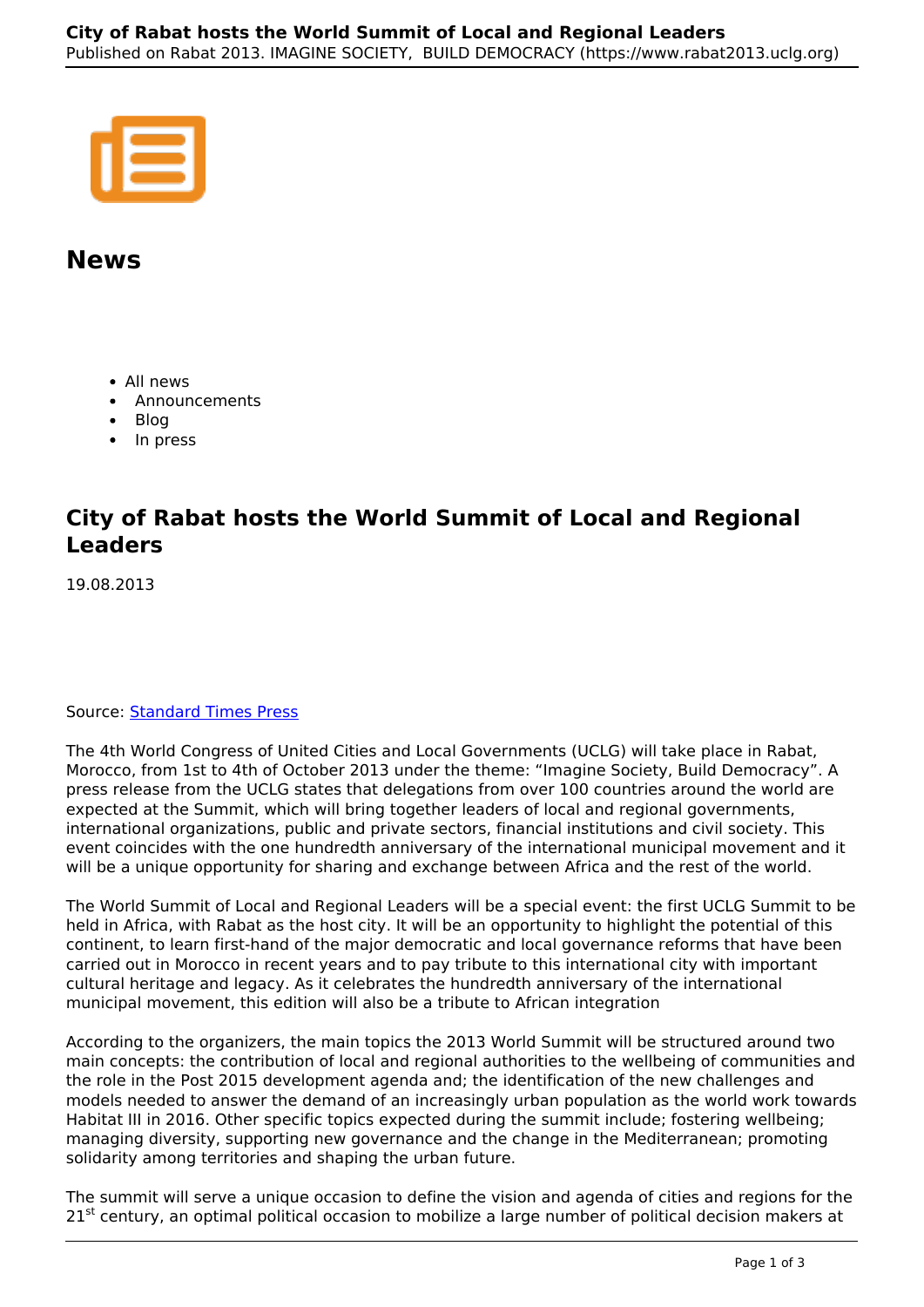local, regional national and global levels; mobilize the UCLG network to work towards an interactive, participatory and dynamic model; define the strategy and international action of local and regional authorities vis-à-vis the strategic objectives of the international agenda for development; define concrete local actions and solutions to global challenges to name just a few.

The release from United Cities and Local Governments notified that important international figures are expected to take part in debates at the Summit, among whom are Heads of States, UN Representatives, Mayors of the cities of Barcelona, Bogota, Cairo, Johannesburg, Mexico, Paris and Rio de Janeiro, Regional Governments such as Catalonia, the State of Sao Paulo and Lagos together with Nobel Prize winners Tawwakul Karman, Wole Soyinka and Roger Myerson.

UCLG said over 3,000 participants from more than 100 countries are expected to network during the Summit with local and regional leaders, representatives from international organizations and financial institutions, and partners from civil society organization as well as the public and private sectors. The exhibition space "Rabat Expo" will be a unique occasion to exchange with fellow participants on experiences and innovative projects.

The Summit will facilitate an extended and on-going dialogue between local and regional authorities and their key partners– international organizations, development agencies, experts, actors, and civil society organizations in order to analyze and evaluate the extent to which the development goals have been met, and to define new priorities.

As the United Nations and the international community redefine the Millennium Development Goals for the next 15-20 years, local and regional authorities will come together to define the agenda for cities and regions for the 21st century.

There are many challenges for local and regional governments: ensuring access to basic services; building plural societies open to young people and innovation; promoting tolerance, solidarity and exchange; ensuring gender equality at political, economic and social level; reinforcing the role of culture in our society – these issues should lead the actions of local and regional authorities "Imagine society, build democracy", the main thread of the Summit, should fuel an extended and permanent dialogue between local and regional authorities with all partners–international organizations, development agencies, experts and practitioners –as well as with organization of civil society in order to analyze and evaluate which development objectives have been reached and jointly define new priorities.

The Summit will be a moment to positively share and contribute to shed light on the innovative policies and programmes that local and regional governments implement on a daily basis to address the key challenges they face. The plenary and the workshops will therefore be privileged opportunities to exchange, reflect and present solutions.

The Summit will identify possible objectives in the framework of the Post 2015 Development Goals and prepare the way towards Habitat III, converting these priorities into action frameworks for the world organization.

**Tags:** World Congress World Summit of local and regional leaders Rabat City

/\* \* \* CONFIGURATION VARIABLES: EDIT BEFORE PASTING INTO YOUR WEBPAGE \* \* \*/ var disqus shortname = 'rabat2013'; // required: replace example with your forum shortname /\* \* \* DON'T EDIT BELOW THIS LINE  $***/$  (function() { var dsq = document.createElement('script'); dsq.type = 'text/javascript'; dsq.async = true; dsq.src =  $\frac{1}{l}$  + disqus shortname + '.disqus.com/embed.js'; (document.getElementsByTagName('head')[0] || document.getElementsByTagName('body')[0]).appendChild(dsq); })(); Please enable JavaScript to view the comments powered by Disqus. comments powered by Disqus

(function (\$){ \$('.field-name-body a').attr("target", "\_blank"); })(jQuery);